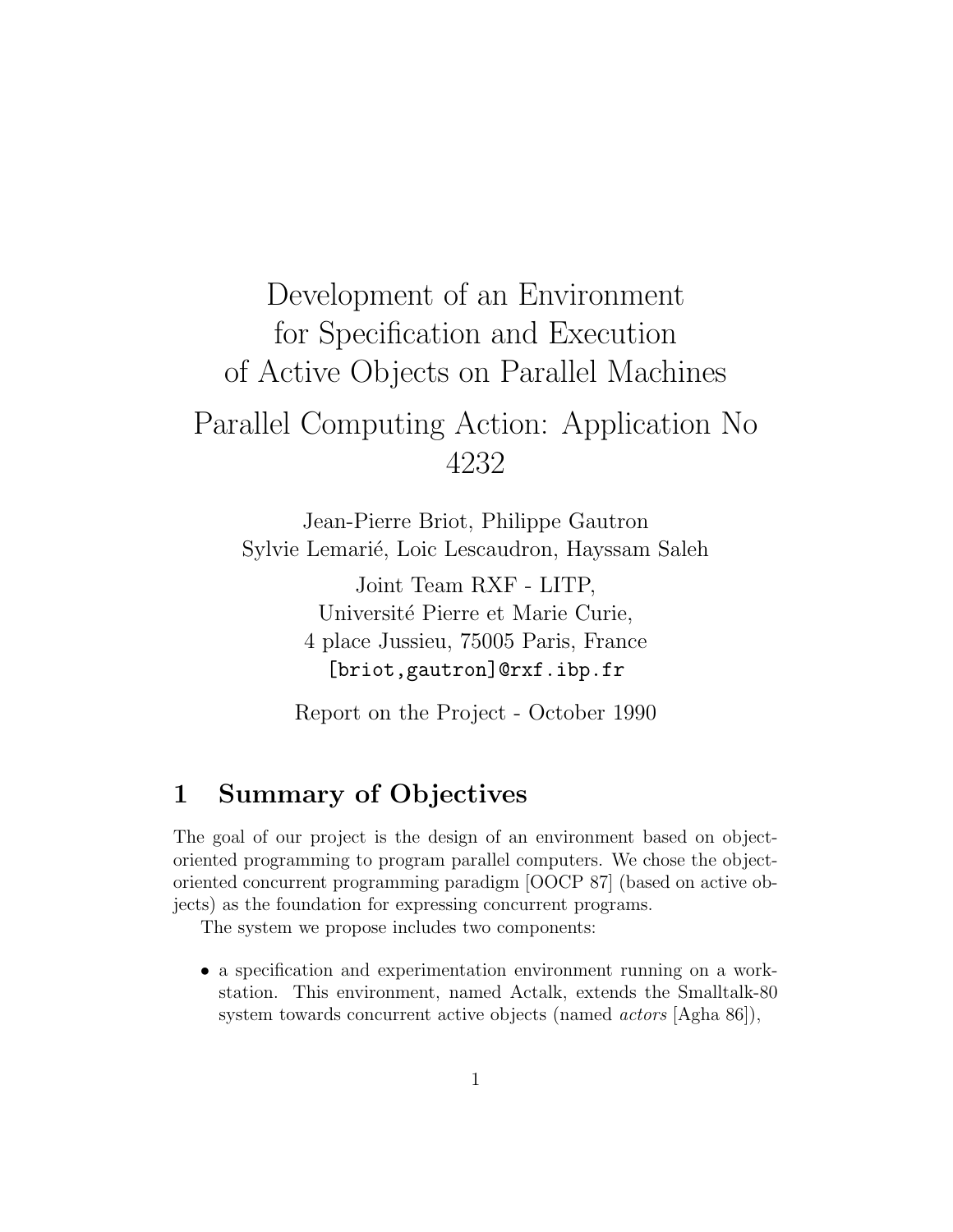- an associated execution environment running on a parallel computer (a T-Node machine based on T800 transputers). This second component includes three sub-components:
	- the language, named GnuActalk, which is the Actalk system ported onto the GnuSmalltalk system (GnuSmalltalk is a C implementation of Smalltalk). There will be one GnuActalk system on each node, and they will be inter-connected and extended to support remote objects and communication.
	- a graphic interface software to configurate the distributed parallel computer.
	- a system layer to support basic object facilities, such as object localization, naming and migration. This layer is developped in  $C/C++$  on top of Helios Operating System.

These two components are stand-alone, although they are complementary. Their combination will propose an integrated development and execution environment for concurrent object-oriented languages and programs. It will allow the programmer to design and experiment programs into a rich specification environment, and to run them onto the parallel machine through the support of the execution environment.

### 2 Motivations

Members of the team have large experience in specification and implementation of concurrent object-oriented programming languages and distributed systems. Like other researchers in the same field, we faced the almost non existence of appropriate tools to design such parallel programs and moreover experiment with them. Rather than focusing on a formal approach to design safe programs and reason about them, we advocate the needs for specific programming environments to help specification and to visualize experimentation.

We noted that there are now good execution systems for running programs on parallel computers, but their environment and development environments are usually very limited. There are also some specification and simulation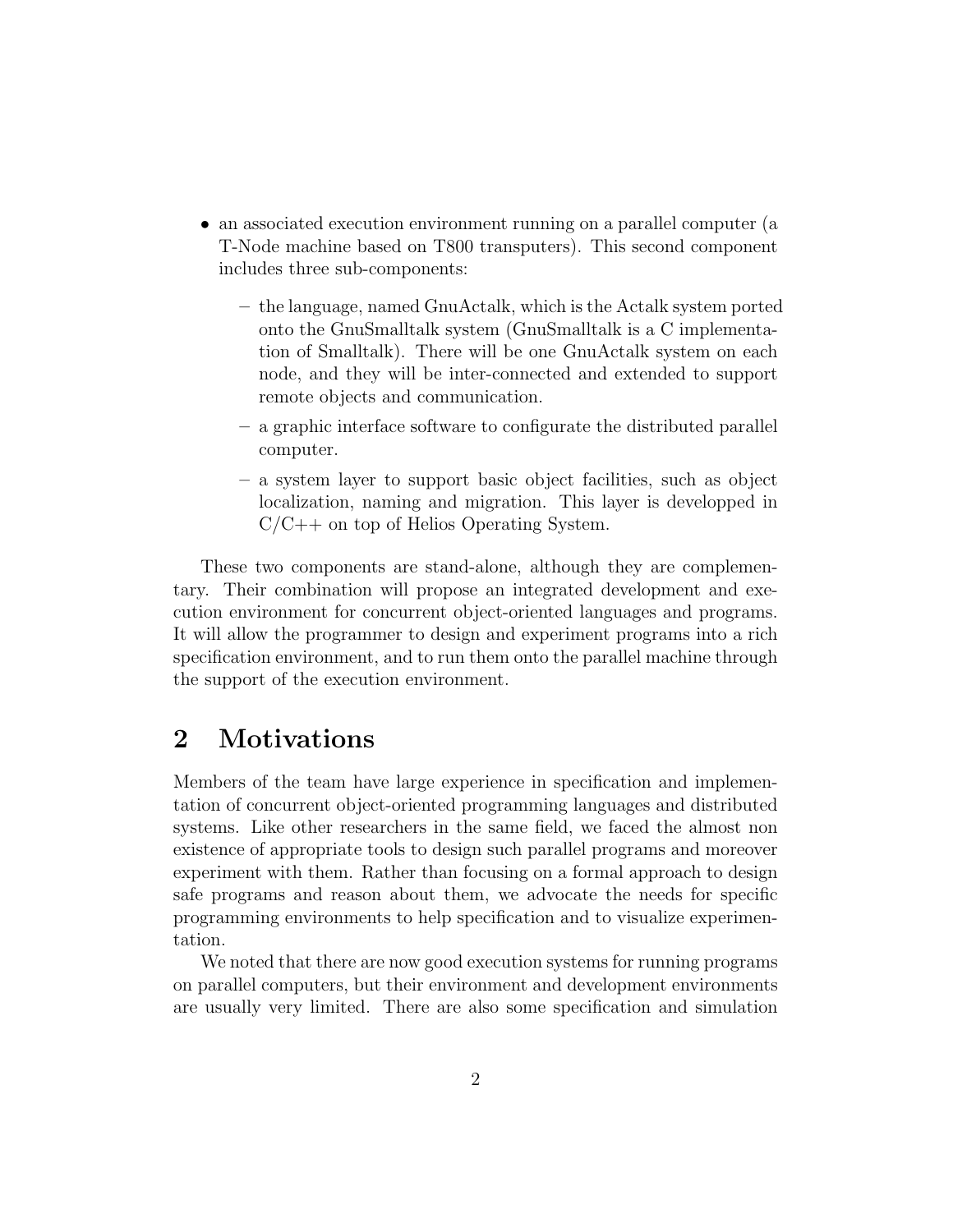environments for concurrent programs running on mono-processors, but they are limited to simulation and do not control true parallel machines.

We believe that realizing a system for both specification and execution on parallel computers is hard to complete at least in a reasonnable amount of time. Our proposal is to take the best of both components, namely simulation environment, and parallel execution system, and to design them to be fully compatible and interfaced. Programs specified in the development environment can be translated onto the execution environment to run them on the parallel machine. Although, as mentionned earlier, these two environments may be used independently, their combination will give the programmer a complete unified environment for specification, simulation and parallel execution of his programs.

### 3 Previous and Current Work

#### 3.1 Development Environment: Actalk

The kernel and prototype environment of the first and higher-level component has already been partly designed and implemented as a stand-alone project. This system, named Actalk [Briot 89] (which stands for actors in Smalltalk [Goldberg and Robson 83]), is an integrated environment for specification, classification and experiment with concurrent object-oriented languages, based on the notion of active objects and therefore also named actor-based languages.

We decided to base this laboratory for experiments on the object-oriented programming methodology in order to benefit its merits of uniformity, modularity, reusability, and easy interfacing. We chose the Smalltalk-80 programming language and environment as the unified foundation.

The design and implementation of the kernel of the platform has already been completed and it has been applied to simulate some of the most popular actor-based programming languages (the Act3 and ABCL/1 languages) [OOCP 87]. Actalk is being applied by another research team in order to describe various Distributed AI systems, by extending the concept of actor into the concept of agent. One such realization is the Mages multi-agent system [Bouron et al. 90].

The standard Smalltalk-80 programming environment has been extended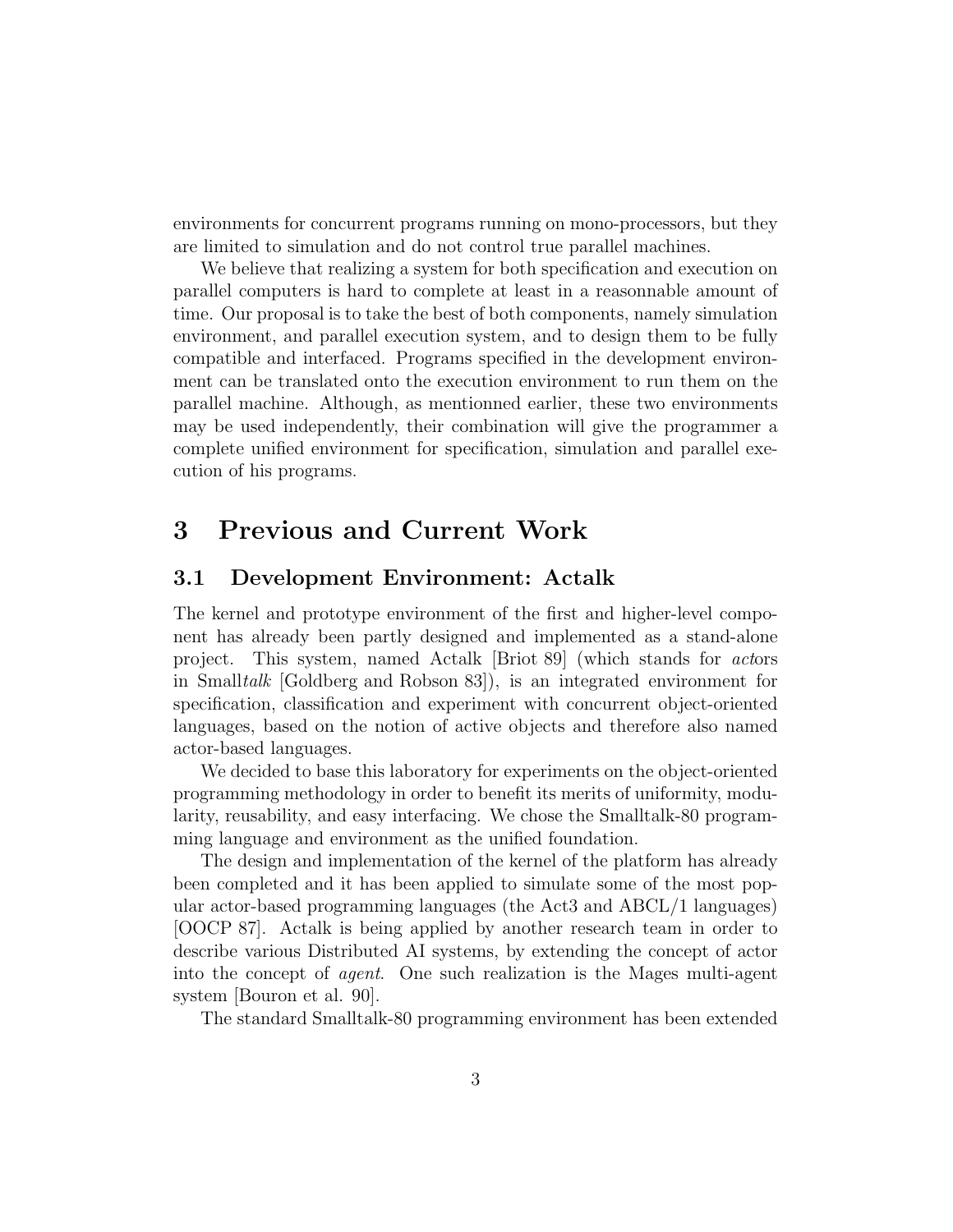in order to visualize and interactively monitor the activity of concurrent objects [Briot and Lescaudron 90]. We added some tools such as a generic preemptive scheduler, a scheduling monitor, and an automatic interface generator.

#### 3.2 Parallel Execution Environment

This second component includes the execution system, based on the GnuSmalltalk system, the graphic configurator, and a system layer for object management.

#### 3.2.1 Execution Environment: GnuSmalltalk

In order to get the best match with the Actalk environment, we chose the GnuSmalltalk system, because it is compatible with Smalltalk-80, implemented in C, and its sources are available. During the first part of the project we prospected another way, based on an extension of C++ towards actors, named Tact. A prototype of the Tact system has been specified and implemented, but we later decided to switch to the GnuSmalltalk system.

We started this new development by easily porting the Actalk kernel onto GnuSmalltalk. After a careful analysis of the GnuSmalltalk system and its implementation, we implemented a prototype of communication layer between several GnuSmalltalk systems on Sun workstations. We simulate the front-end / T-Node target architecture by having two kinds of communication: communication between GnuSmalltalk workers (simulated nodes) and communication with the main GnuSmalltalk (simulated front-end). The implementation relies on Unix sockets.

#### 3.2.2 Graphical Configuration Tool

The network topology between transputers and the hardware resources must be specified by the user through a low level configuration file. We have designed and implemented a configurator to graphically specify this topology. This tool:

• automatically checks the validity of the configuration supplied by the user.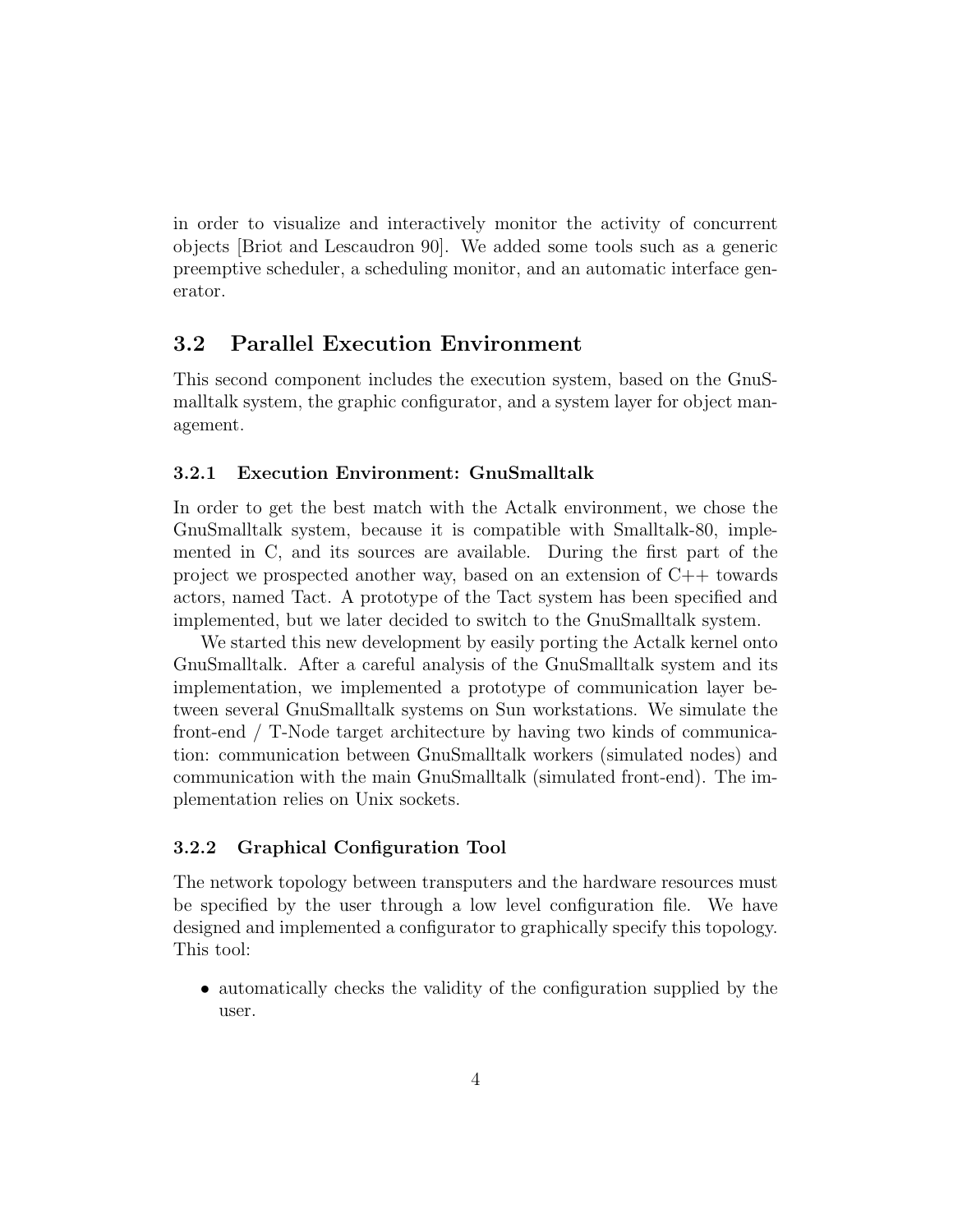• optimizes the use of the hardware links.

After the processors have been connected, one needs to connect the different processes. Unfortunately, hardware links are limited on each processor. This leads the programmer to write another software layer to deal with multiplexing/demultiplexing of hardware channels.

To avoid such a burden for the programmer, we have designed and implemented a second tool to cope with:

- the placement of the processes on the network.
- the generation of multiplexors/demultiplexors when the processes channels cannot be mapped on the hardware links.

#### 3.2.3 System Layer

 $C_{++}$  is our kernel language for system programming on Helios. We chose C++ because of its availability and because it is an efficient programming language well-suited to system implementation.

Our previous experience to implement disributed systems[Shapiro et al. 89] leads us to design a minimal system layer controlling resource management and system servers on top of this basic layer. System servers include objet shifting (migration with import/export semantics), object localization and object naming. We benefit from the support of  $C++$  to implement generic facilities. Parameterized types and inheritance are the two basic techniques we use to implement system interface.

We have ported different softwares essential to our development on Helios:

- free software, like the GNU C pre-processor or the GNU make.
- C++ version AT&T-2.0. This implementation of C++ translates C++ code in C code. We use the Helios C compiler but the port of C++ on Helios required some modifications to the C++ compiler. Port of version 2.1 is planned as soon as it is available.
- cross-compiler (more precisely cross-translation). Our developments are first tested on Sun workstations under the usual Sun environment, with a Sun version of the Helios C++ compiler. The source codes are then recompiled on Helios.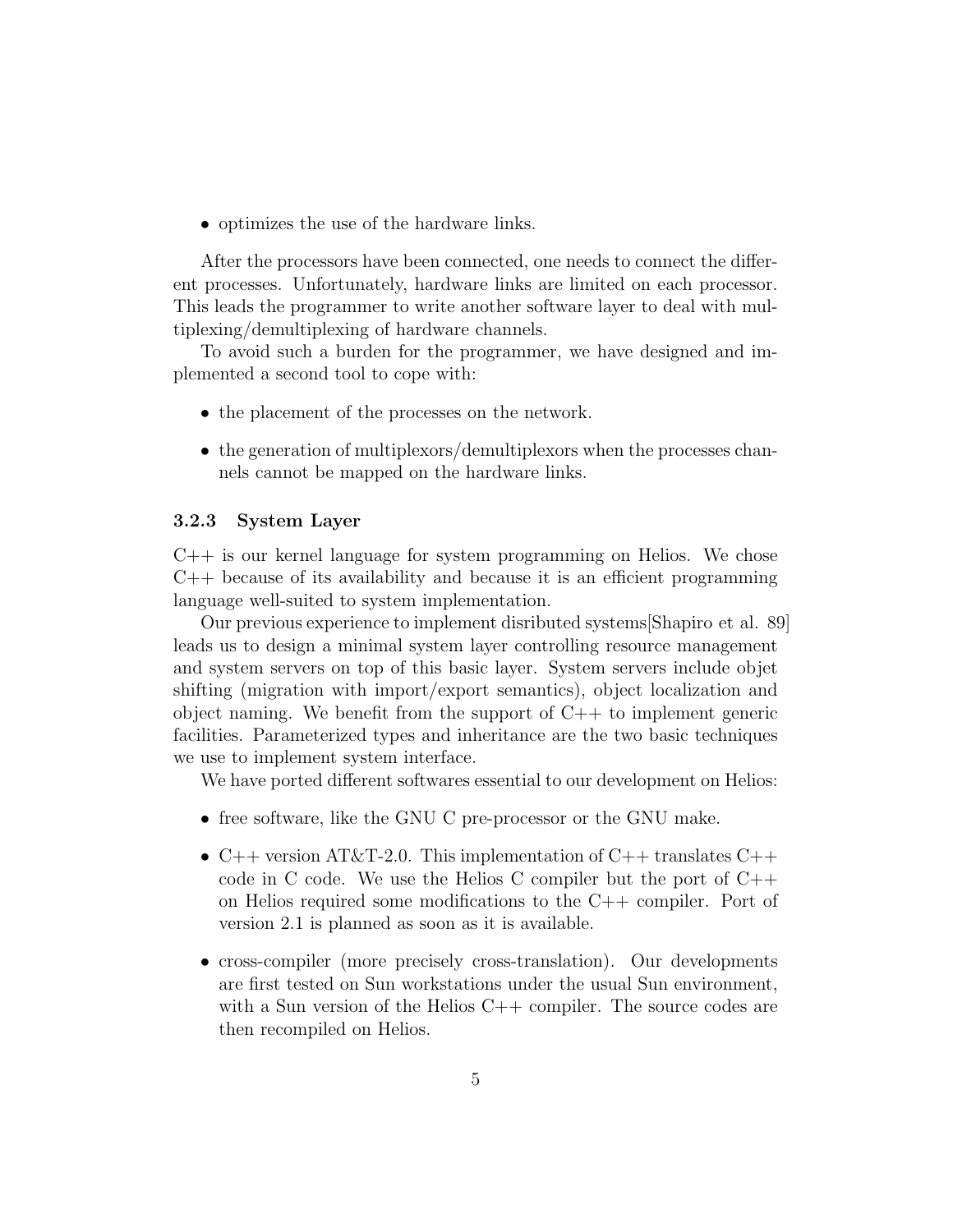The current prototype is in part implemented - we are able to remotely allocate objects and to move them -, and in part under specifications. Our design concerns a stub generator including remote pointers management and remote procedure calls. We rely on Helios both to install our system layer and to support the communication layer. This prototype aims at learning Helios programming and at evaluating the implementation of system facilities.

### 4 Work Planned

Most of the development of the Actalk simulation environment has already been achieved. The remaining work focuses on the programming environment aspects (visualization, control, debugging). This also includes the design and implementation of a higher level language level with bidirectional communication between actors, where the user does not have to take care of explicit continuations. A prototype compiler between such a higher layer and Actalk has already been implemented.

We will start porting GnuSmalltalk onto the transputers. Then we will change the current communication layer prototyped with sockets between work stations into the use of T-Node channels.

We plan to add a graphical interface to our channel multiplexor/demultiplexor.

We plan to design a high level execution layer for actors, including implicit allocation, migration, garbage collection. This will be designed on top of the basic execution layer which gives explicit control on migration. The GnuActalk will then be interfaced with this layer to provide a high level control on allocation/migration strategies.

The basis system layer will provide a library of  $C++$  classes to support object facilities such as object migration and persistence. The new enhanced extension is planned as a pre-processor for the new version 2.1 of the C++ compiler.

About the system layer, future work is threefold:

- porting of environment tools.
- validate our prototype with GnuSmalltalk: our system support is then a system library.
- generalize our concept of object to active objects.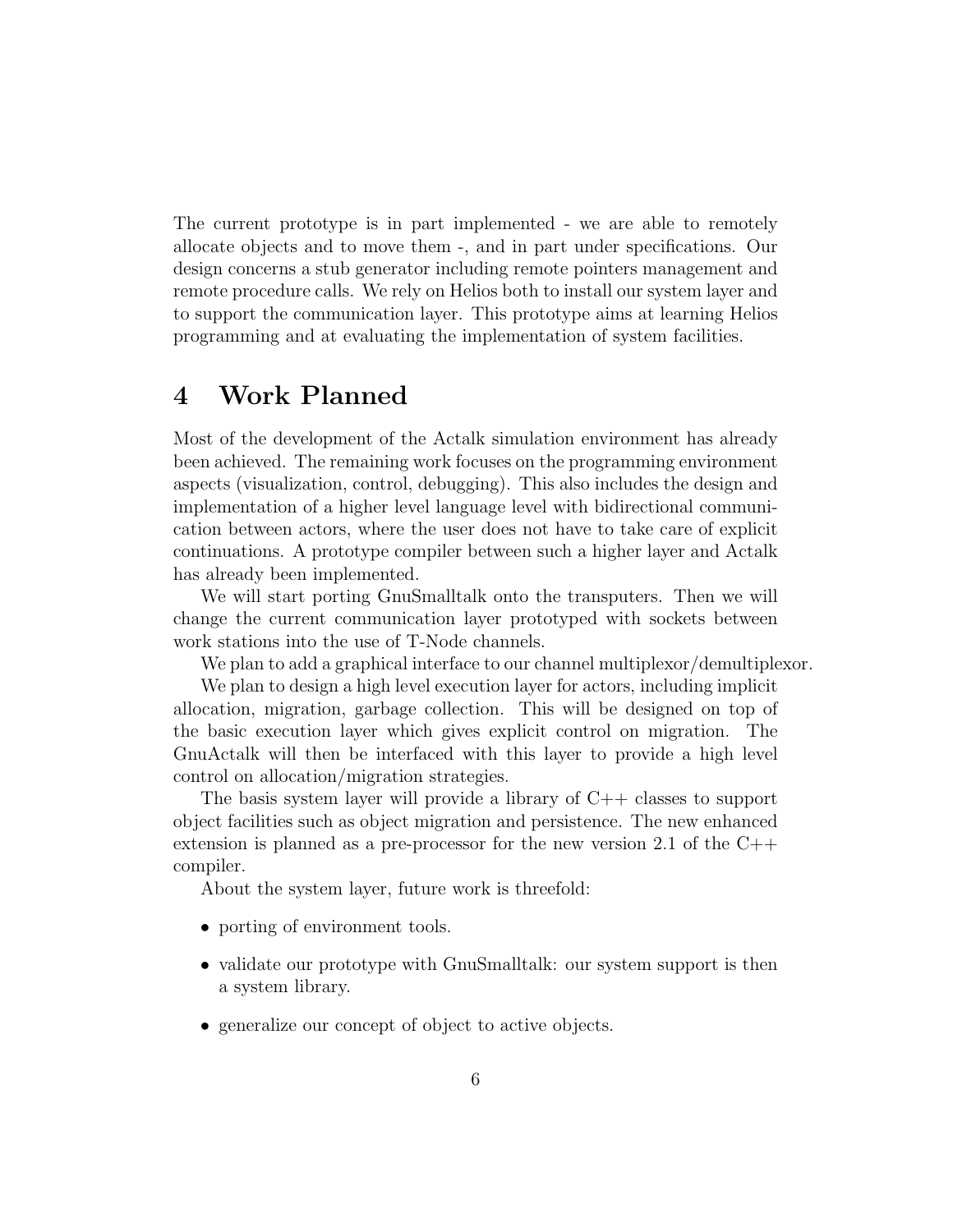### 5 Deliverables

All public sources are deliverables (including Gnu porting). Public source is free. Sources based on licensed products needs appropriate licensing (including the AT&T-C++ porting).

The Actalk environment is portable in Smalltalk-80 2.4.

GnuSmalltalk is planned to run onto T-Node. The minimal object system layer and library tools object migration will be in  $C++2.0$ . The configurator is running in  $C++/X$ .

## References

| [Agha 86]                 | G. Agha, Actors: a Model of Concurrent Compu-<br>tation in Distributed Systems, Series in Artificial<br><i>Intelligence</i> , MIT Press, 1986.                                                                                                                                                    |
|---------------------------|---------------------------------------------------------------------------------------------------------------------------------------------------------------------------------------------------------------------------------------------------------------------------------------------------|
| [Bouron et al. 90]        | T. Bouron, J. Ferber and F. Samuel, A Mul-<br>tiagent Testbed for Heterogeneous Agents, 2nd<br>European Workshop on Modelizing Autonomous<br>Agents and Multi-Agent Worlds (MAAMAW'90),<br>published as a Laforia Research Report, No<br>20/90, July 1990.                                        |
| [Briot 89]                | J.-P. Briot, Actalk: a Testbed for Classify-<br>ing and Designing Actor Languages in the<br>Smalltalk-80 Environment, European Conference<br>on Object-Oriented Programming (ECOOP'89),<br><i>British Computer Society Workshop Series, Cam-</i><br>bridge University Press, pages 109-129, 1989. |
| [Briot and Lescaudron 90] | J.-P Briot and L. Lescaudron, Building Unified<br>Programming Environment for Object-Oriented<br>Languages, the Fifth International Symposium on<br>Computer and Information Sciences (ISCIS V),<br>also published as RXF-LITP Research Report,<br>No 90-76, October 1990.                        |